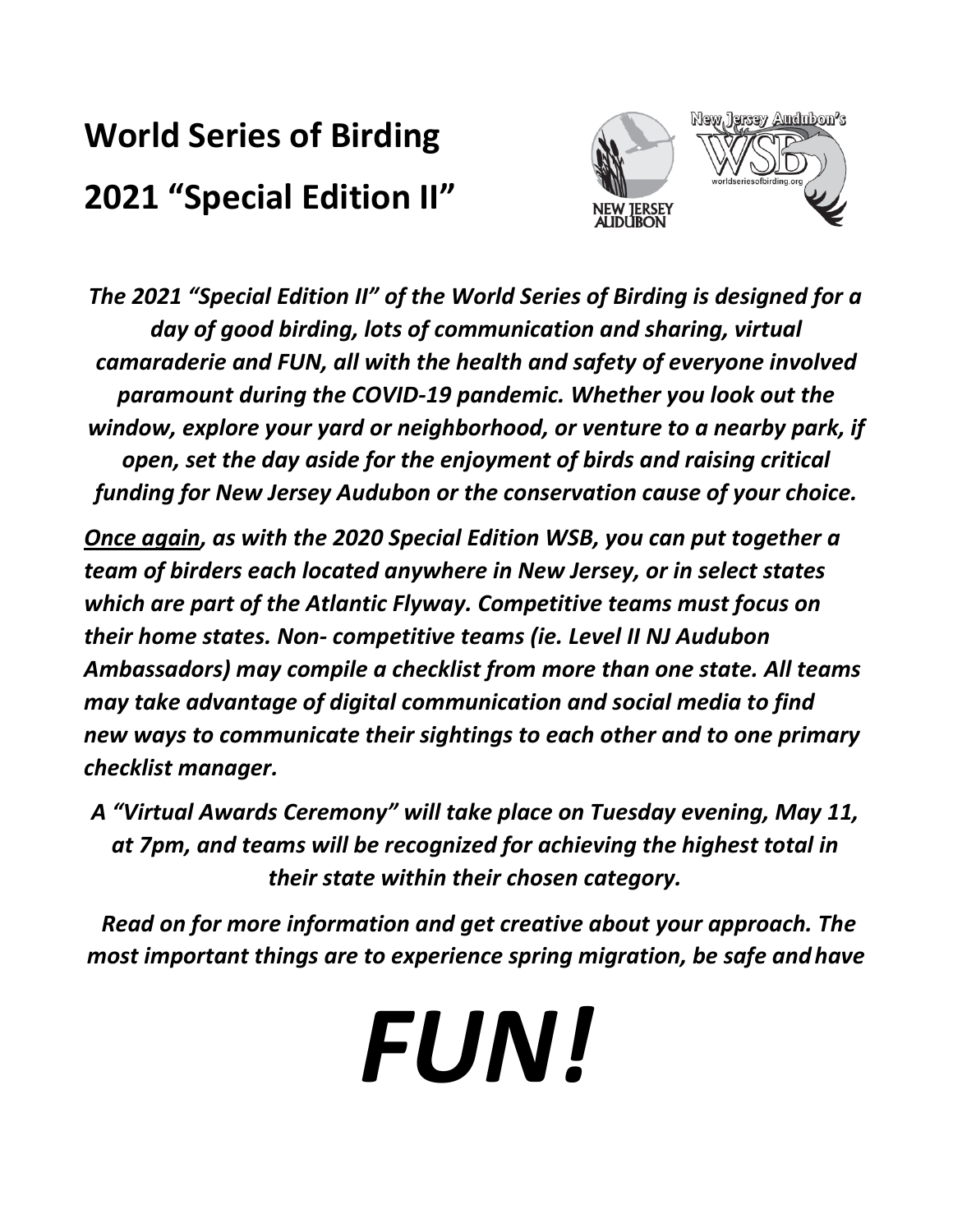## **Rules of Competition**

## **UPDATED FOR THE 2021 "SPECIAL EDITION II" OF THE WORLD SERIES OF BIRDING**

**The 2021 "Special Edition II" of the World Series of Birding invites teams to form in New Jersey or in any of the following states, Connecticut, Delaware, Florida, Georgia, Maine, Maryland, Massachusetts, New Hampshire, New York, North Carolina, Pennsylvania, Rhode Island, South Carolina, Vermont, Virginia, and West Virginia, as well as the District of Columbia, Puerto Rico and the U.S. Virgin Islands.**

- **Level I and Level III competitive teams must be comprised of a minimum of three and maximum of six members, stay within their state's boundaries and must use the WSB phone app.**
- **Level II non-competitive teams may have members in more than one state, may have an unlimited number of team members, and are required to use the WSB phone app.**
- **New Jersey Audubon's World Series of Birding is, and always has been, dependent on the Honor System in bird identification, which means** *if you're not sure, don't count it***.**
- All teams and team members must be registered by midnight, May 7<sup>th</sup>. Once the **WSB event begins May 8th, no team or team member registration will be accepted.**
- **All teams must populate their team web page with a team photo, paragraph about the team, and their conservation cause at least two weeks prior to the WSB.**
- **All WSB participants are require to follow their COVID-19 orders, guidelines and restrictions to the letter on the day of the WSB event.**

## **In a nutshell:**

## **Competitive Teams**

**Teams in the Bird Conservation Challenge Level I and Zeiss Youth Challenge Level III can raise money for NJ Audubon or the conservation cause of their choice.**

- **Entry fee of \$100 per team member applies all teams in the Bird Conservation Challenge Level I.**
- **Teams in Level I will consist of at least three, but not more than six members, not including designated drivers.**
- **Team members need not bird together, but may do so if following all COVID-19 restrictions. They can be anywhere in one state, depending on COVID-19**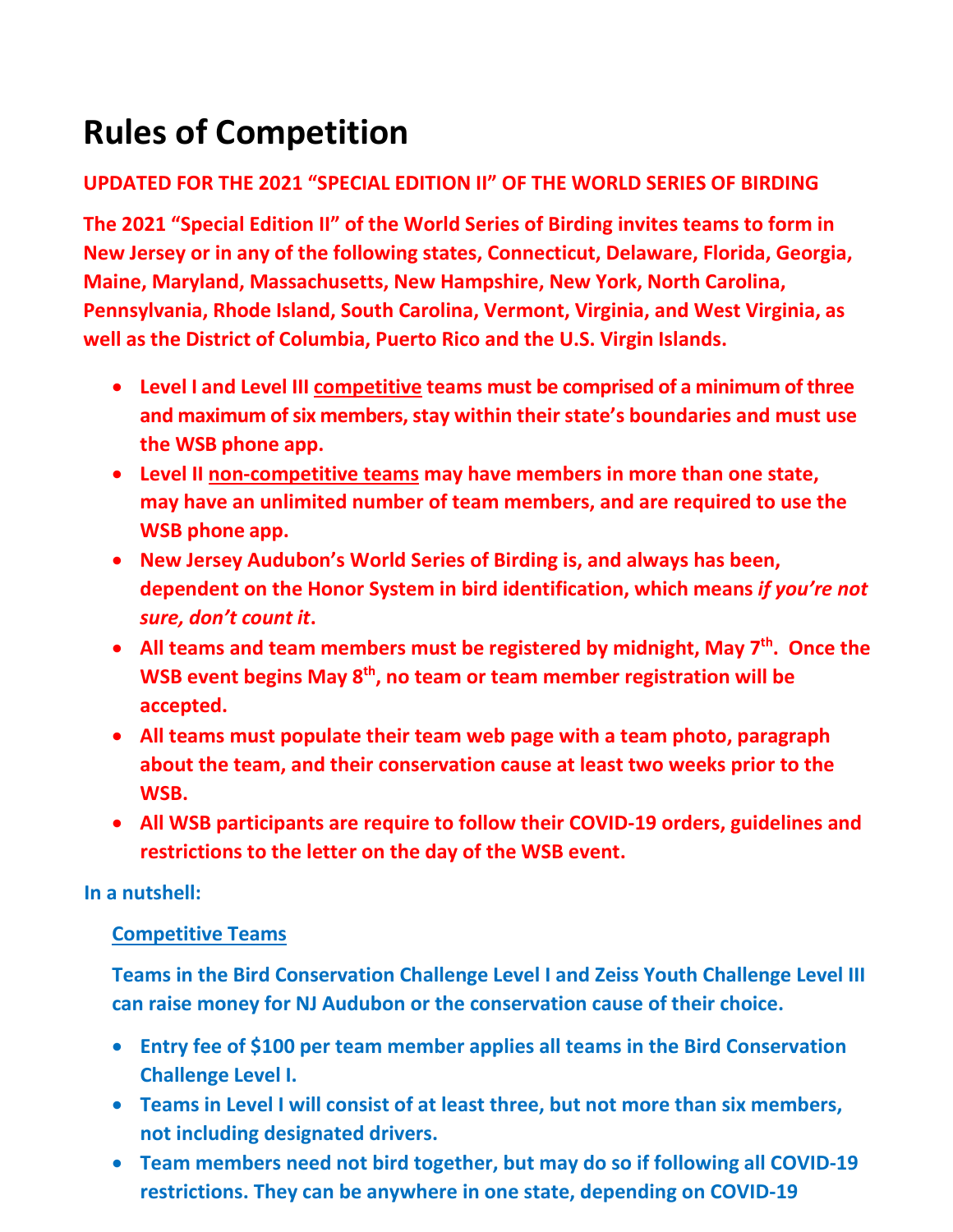**restrictions at the time of the event.**

- **One person on each team is assigned the task of keeping the checklist and ensuring it is submitted by midnight. In the Youth Divisions for grades 1 –5, and 6- 8, a mentor must keep and submit the checklist by the "end-of-day" time limit for that Youth Division, which are 8:00 pm and 10:00 pm respectively. (See Zeiss Youth Birding Challenge Rules)**
- **If a team is participating outside the state of New Jersey, its team name must be registered beginning with the initials of its state of origin. Such as, "FL: The Miami Merlins."**
- **All participants raising money for NJ Audubon should work toward raising a minimum of \$100 per person for their team.**
- **The Wakefern Food Corp./ShopRite Limited Geographic Area (LGA), Cape May County and Cape Island categories are open only to teams participating in New Jersey.**
- **An individual may only be a member of one team**

### **Non-Competitive Teams**

**All teams in the NJ Audubon Ambassador Level II raise money for New Jersey Audubon and are considered non-competitive.**

- **There are no registration fees for Level II, but all team members mustregister by midnight May 7th.**
- **An NJ Audubon Ambassador Level II "team" may consist of one person, with no upper limit to the number of team members.**
- **Teams may consist of members participating from any of the states listed above, including more than one state per team.**
- **Team members may be of any age.**
- **The LGA, Cape May County and Cape Island categories are open only to teams participating in New Jersey.**
- **An individual may only be a member of one team.**

## *All WSB participants are required to follow their local COVID-19 orders and guidelines to the letter. If you are prohibited from visiting some of your favorite spots, birding from your yard or window is acceptable!*

The following rules apply to both competitive and non-competitive teams.

These rules establish the standards and practices under which ALL World Series of Birding participants must comply. The rules are in fundamental accord with Big Day Count Rules established by the American Birding Association (ABA). Changes, where they occur, have been made to meet the needs imposed by team competition. Note that some categories of competition may have additional rules that govern participation in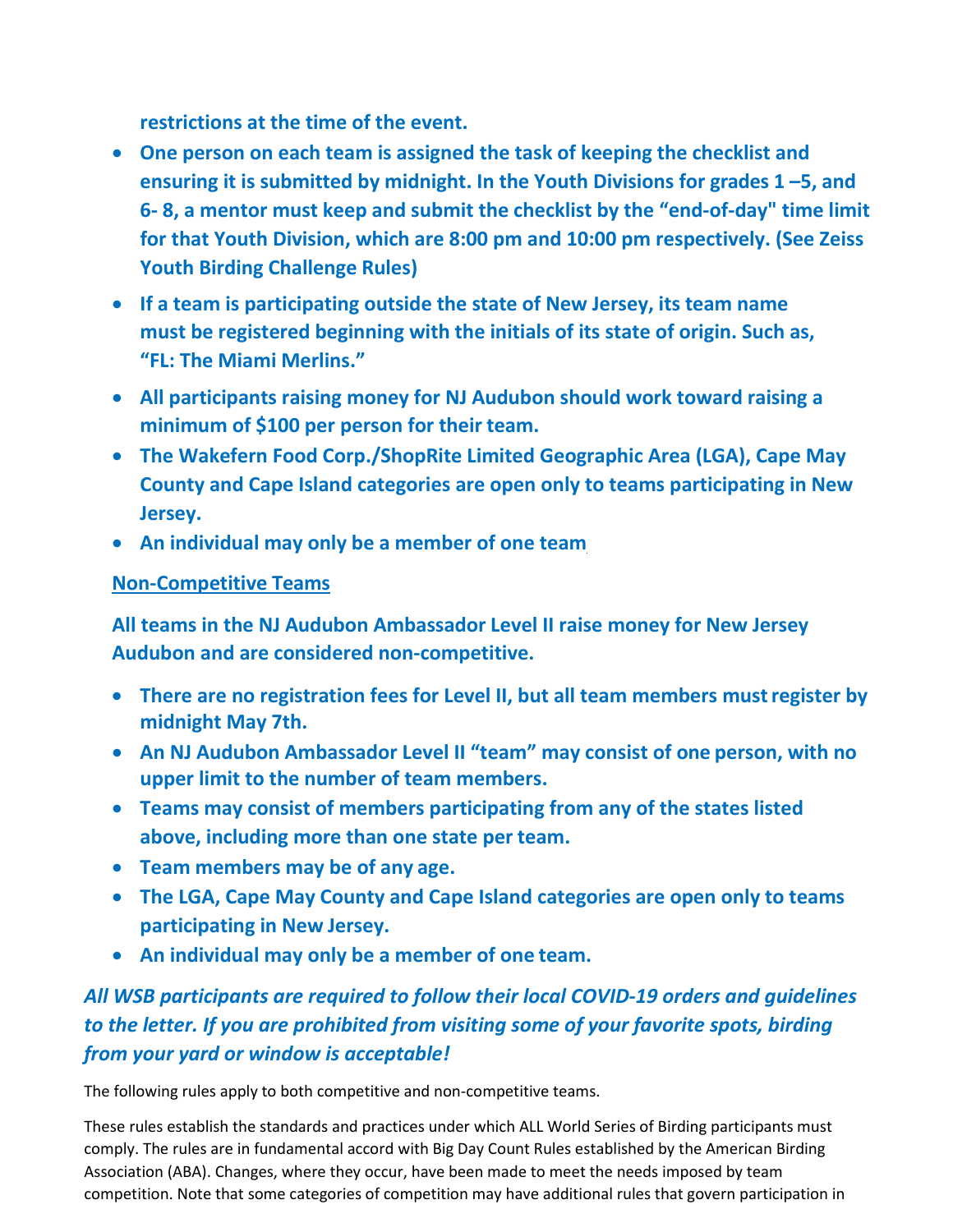that category. Youth team members, and mentors, must familiarize themselves with the rules and information listed in the **Zeiss Youth Birding Challenge** document.

ALL PARTICIPANTS MUST BE FAMILIAR WITH AND COMPLY WITH ALL OF THE RULES IN ORDER TO COMPETE IN THE WORLD SERIES OF BIRDING. Failure in this regard may result in the disqualification of the team. In addition, if birds are intentionally disturbed in order to gain a verifiable ID, team members may be banned from competition the subsequent year or more, depending on the nature of the infraction, and at the discretion of the event organizers (see Section X Call of Foul and Protest, below).

- **I. Ethics**
	- a. Each participant must maintain proper birding ethics at all times as defined in the ABA Code of Birding Ethics [https://www.aba.org/aba-code-of-birding-ethics/,](https://www.aba.org/aba-code-of-birding-ethics/) with the following exception to the use of recorded sound;
	- b. Electronic or recorded bird calls (such as iPhones, iPads, any hand-held phones, or similar tools) may not be used to attract birds or entice them to vocalize during the WSB event. To do so will result in elimination of the entire team if reported. Pishing is allowed.
	- c. Teams and individual team members visiting National Wildlife Refuges, Wildlife Management Areas or the equivalent, private properties and other identified places must abide by the landowners' own rules and regulations. For those planning to visit the Great Swamp National Wildlife Refuge in New Jersey, please be aware of the latest access instructions. In short, teams must obtain whatever permits may be necessary for various spots in their own state.

#### **II. Participants – What Makes a Team?**

- a. In order to compete in any of the Level I: Bird Conservation Challenge award categories, ALL team members must be 19 years of age or older.
- b. Teams must consist of a minimum of three but not more than six registered members (except for the NJ Ambassador Challenge Level II where a team can consist of only one person, and there is no upper limit on the number of team members) as long as all team members are active participants and are able to maintain proper social distancing at all times in all locations, while following COVID-19 restrictions on the day of the event. Drivers and Designated drivers, if any, and mentors are not included in these counts.
- c. All participants must be listed on a team via online registration by 12 midnight on Friday, May 7th. Online registrations and submitted checklists are time stamped.
- d. An individual can be part of only one team.
- e. Driver vs. Designated Driver: *(This rule may not be applicable depending on the status of COVID-19 restrictions in May 2021)*. A team member can also be the team driver. However, when driving, the team member may not participate in identifying birds – they are driving. A designated driver is not a team member in terms of identifying birds. Designated drivers may not alter or contribute to the route or strategy of the team or identify species while acting as drivers. Their job is strictly to drive, as directed by the team.
- f. Each team must appoint an official designee who will enter the team's checklist on the WSB phone app. It is up to the teams to design their communications in a fashion that gets their total submitted via the WSB phone app before midnight or the designated time limit for their youth division.
- g. Any number of non-birding participants may accompany the team members, but these participants may not assist the team in any way in the location or identification of birds.

#### **III. WSB Phone App**

New Jersey Audubon introduced a World Series of Birding app in 2016 to allow teams to input their official WSB tally through a team member's handheld phone and submit their final list at the conclusion of their birding for the event. Teams who wish to participate in the Level I Bird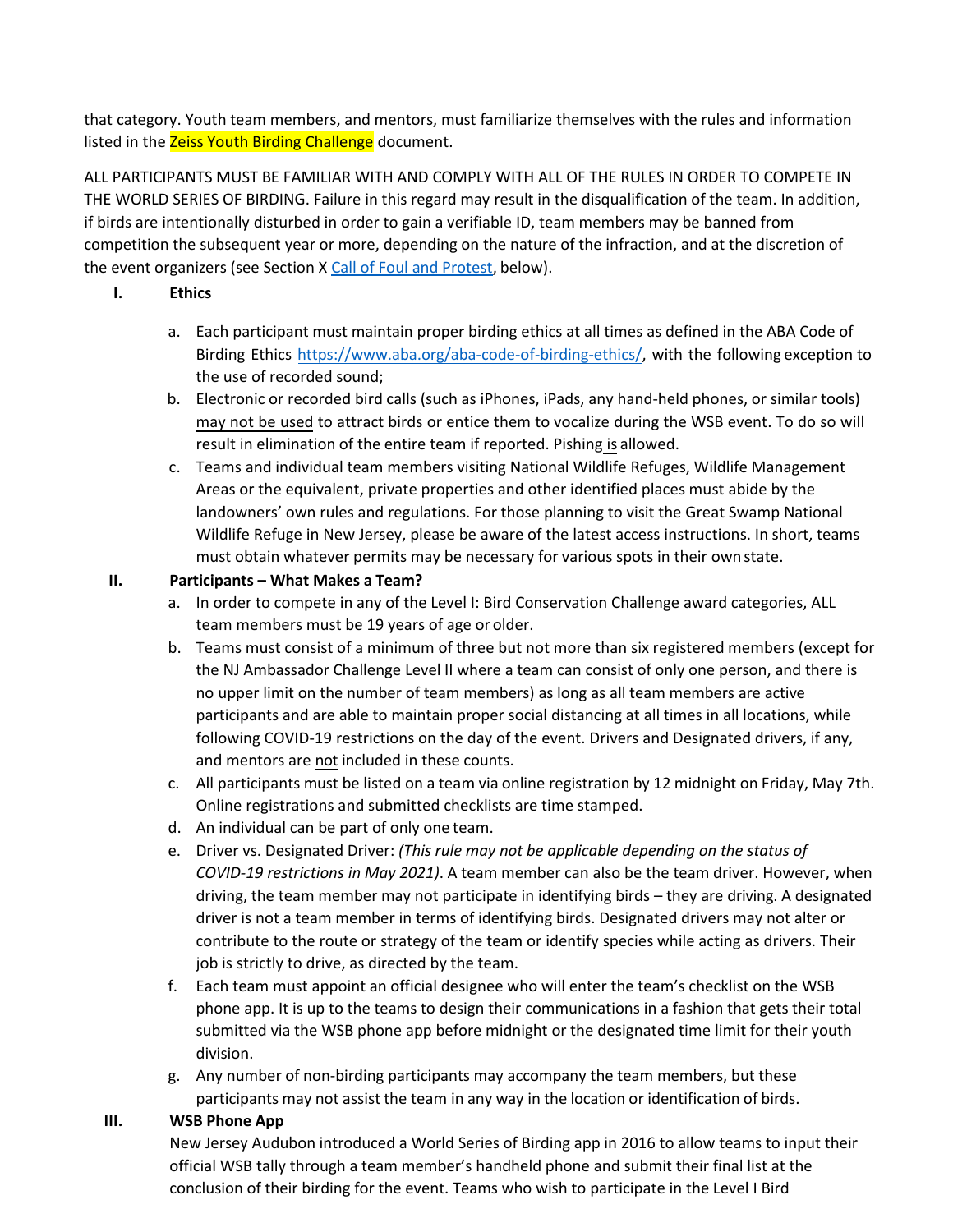Conservation Challenge as well as the Level III Zeiss Youth Birding Challenge, are required to use the WSB phone app. Teams in the Level II NJ Audubon Ambassador Challenge are also required to use the WSB phone app. Every team must select one person to keep and submit the team checklist, even if team members are from more than one state. If a team does not use the WSB phone app, its results may not be reflected on the WSB website, and its results will not be included in the cumulative total. If absolutely necessary, teams can email their final checklists to [wsb@njaudubon.org.](mailto:wsb@njaudubon.org)

#### **IV. Geographic Area**

- a. Only birds recorded by participants conducting their count within their chosen state or area may be added to their checklist and counted, except Level II teams, whose members may be in more than one state.
- b. Team members may be dispersed anywhere in their state, provided they abide by their state and local COVID-19 restrictions on the day of the event and practice social distancing.
- c. A team member may cross into another state for convenience, or expedience, but no bird may be counted until the team member is back within its chosen state.
- d. In New Jersey, birds seen in the Delaware or Hudson Rivers may be counted providing the observer is standing in New Jersey or short of midpoint on any bridge. The same applies to participants in states that have river borders or are linked to another state by a bridge over a river or bay.
- e. Birds seen in the Delaware Bay or in the Atlantic Ocean to a distance of 100 miles may be counted as long as the team member is within New Jersey territorial waters. The same holds true for coastal states on the Atlantic Flyway.
- f. Teams may only compete in one category. Any Level I team not designating a category will be automatically included under the Boundless Birding category totals.

#### **V. Travel during WSB**

- a. All vehicles except aircraft may be used during the competition, if appropriate within local Covid-19 guidelines. Those competing in the Swarovski Carbon Footprint Cup or Zeiss Carbon Free Kids categories may not use any motorized conveyances from the time they begin birding until they finish. See clarifications under these categories.
- b. All team members must comply with the traffic rules and laws that apply to their state. Failure to do so will result in team disqualification.

#### **VI. Counting**

- a. In New Jersey, count only full species as defined and indicated by the current New Jersey Records Committee checklist, which is the basis of the WSB official checklist and WSB Phone App. Non-native or re-established species may only be counted in accordance with the current New Jersey Records Committee list. Teams participating in another state should consult their Records Committees if they encounter a rarity and complete a write-in entry. All rarities will be vetted by the WSB Judge; the judge's decisions are final.
- b. Birds must be conclusively identified by sight or sound. A bird identified as to one of a species or group (i.e. scaup either greater or lesser) may be counted as a species, if no other bird in that group appears on your list. FOR EXAMPLE: Scaup, sp. counts as one bird. Greater Scaup and Scaup, sp. still counts as one bird. Greater Scaup and Lesser Scaup count as twospecies.
- c. Birds counted must be alive, wild and unrestrained. Sick, injured or oiled birds may be counted if still at large in the countryside and not in captive confinement. Eggs do not count asbirds.
- d. Electronic or recorded bird calls (such as iPhones, iPads, any hand-held phones, or similar tools) may not be used to attract birds or entice them to vocalize during the WSB event. To do so will result in elimination of the entire team if reported. Pishing is allowed.
- e. Audio enhancement devices, other than personal hearing aids, may not be used.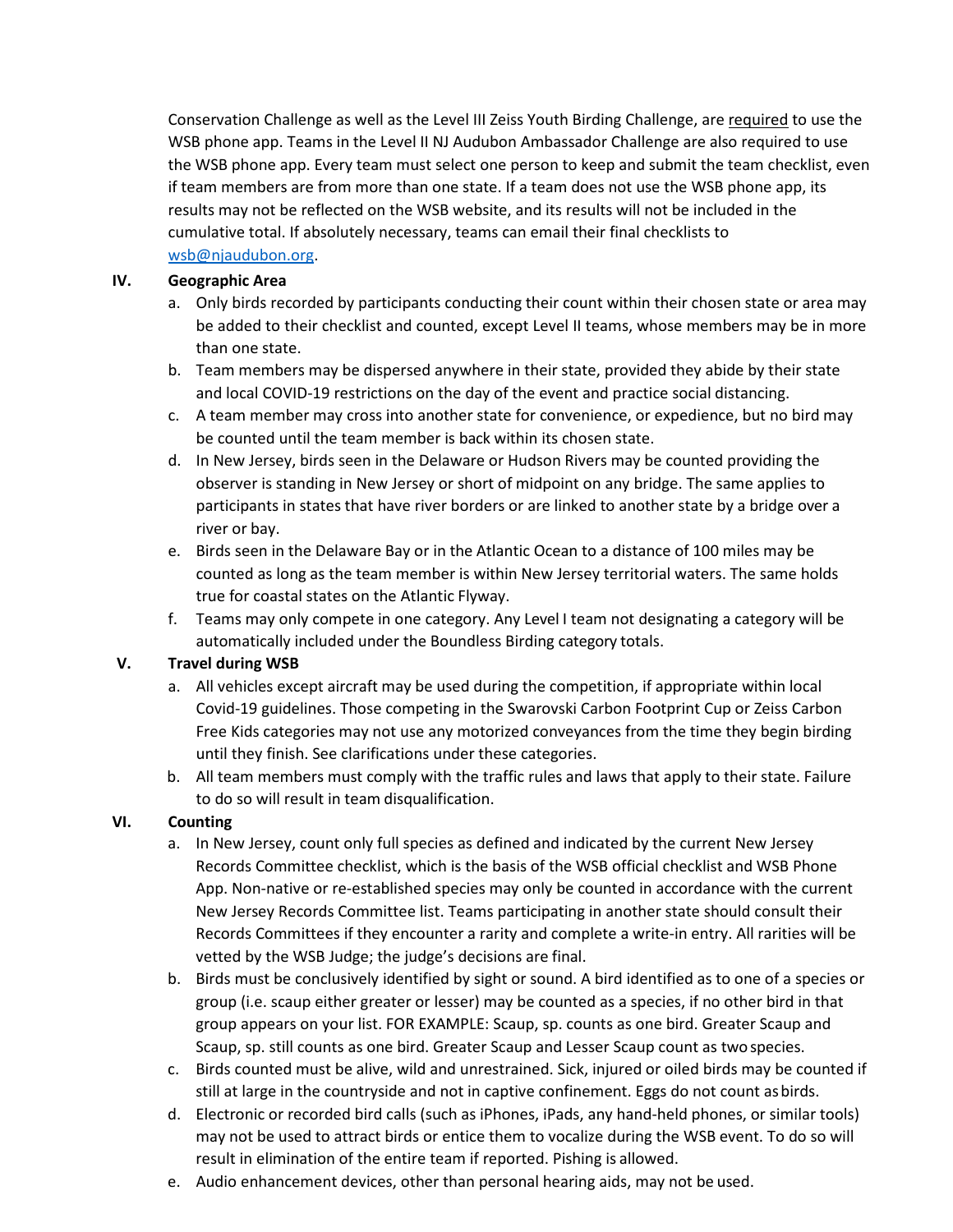- f. Electronic or recorded bird calls may ONLY be used to assist in the identification of birds when not actively birding outdoors (i.e. it is OK when indoors, sitting in a vehicle, traveling between destinations, etc.). Online and phone app-based products may not be consulted until the team or team member has made its identification. They may be used after the fact to confirm the ID. If there is any question, the bird should not be counted.
- g. The use of spotlights, Q-beams or other bright hand-held lights is strictly prohibited at any time during the competition. Small, handheld flashlights may be used as needed for personal safety only (i.e. walking trails or local streets at night).
- **h.** Since team members may be remote from one another, it is up to fellow members to accept or question any dubious identifications before adding them to the official checklist. **The 95% Rule will not apply except below.**
- i. **The 95% rule applies only to the Big Stay Category in 2021.** This means ninety-five percent of all birds recorded by a Big Stay team must be tallied and identified by all members of the team. In essence, it means that for every twenty birds recorded, one bird may be counted that was heard or seen by fewer than every member of the team, but at least two. It is not necessary for all team members to record the same individual bird of any species. For example, if three team members ID a Belted Kingfisher and the fourth does not, the 95% rule applies. If the fourth team member later identifies a different Belted Kingfisher, the 95% rule can be lifted. The WSB phone app allows for this. Please note, the circle diameter for a 2021 Big Stay has been increased to 50 feet in an outdoor area. Big Stays can take place in any of the Atlantic Flyway states.
- j. The WSB phone app was created with New Jersey birding at peak spring migration in mind. The app allows for write-in species not included on the list and requires more detail be provided. Out of-state teams may require more write-ins. Write-ins require a detailed account of the bird in a comment with your list, as well as the ability for the team's official phone app checklist designee to upload a photograph or audio recording. For species that are geographically common in a geographic area other than New Jersey, a team can make a note in its write-in account. For example, a Georgia team write-in can state: "Common in this area," which will be vetted by the judges and will be either accepted or rejected. Teams not using the WSB Phone App should carry several copies of the Write-In Species form and include the form and, if possible, a photograph, when submitting your final emailed checklist at the end of your day. Rare birds submitted on a list without a comment or photograph will not be counted. Comments and photographs will be reviewed by the WSB Judge regarding acceptance, and the judge's decision is final.
- k. Birds that are deemed regionally restricted, generally rare or otherwise difficult to identify, will require additional documentation such as time of sighting (hh:mm am/pm) and location (general location, nearest town, and county). In New Jersey, these birds are "flagged" on the WSB phone app and noted on the official WSB checklist with space to provide the information. If "flagged" birds are ID'd in other states where they may be more common, please fill in the extra information in the phone app or it will not accept the species.
- l. The primary interest of all teams should be the welfare of the birds. No birds, especially endangered, threatened or sensitive species, such as raptors and birds on nests, may be disturbed or harassed at any time before or during the event. See New Jersey's Listing of State and Federally Endangered and Threatened Species [https://www.nj.gov/dep/fgw/tandespp.htm,](https://www.nj.gov/dep/fgw/tandespp.htm) or the comparable list in your state. Documentation of disturbance or harassment, in the form of a Call of Foul or Protest, will lead to a team disqualification, as well as the potential for team members to be barred from WSB competition the following year or more. While not a complete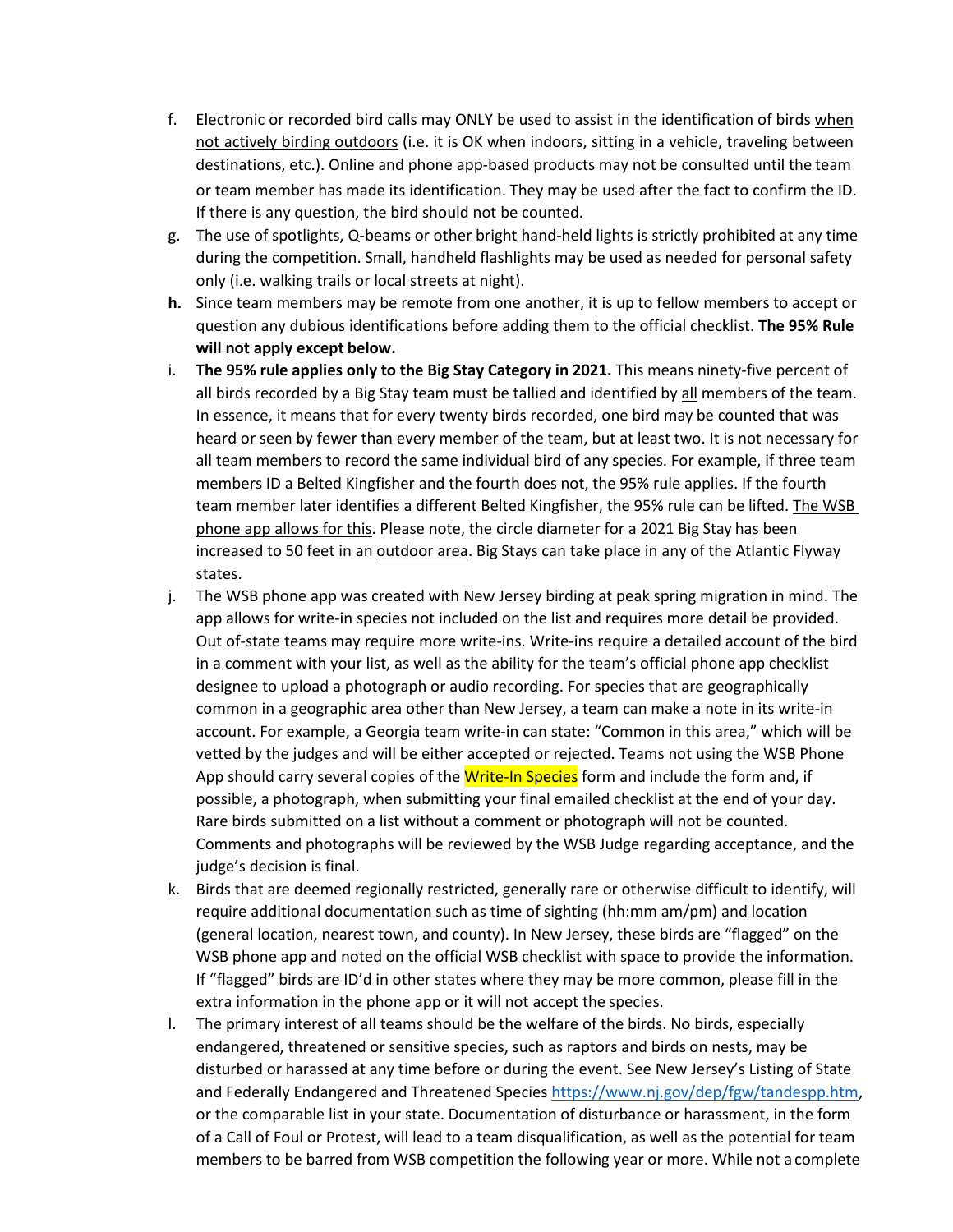list, harassment/disturbance includes getting too close to sensitive species such as nesting raptors, flushing birds from nests or cavities, and/or spotlighting birds during nighttime hours. If you witness a participant disturbing birds, you should lodge a ["Call of Foul.](#page-6-0)" See Section X below.

#### **VII. Outside Information**

- a. While the World Series of Birding is a competitive event, the event organizers encourage collaboration and sharing of information using open-source or globally-accessible platforms such as eBird, Twitter, Facebook, Instagram and other non-pay-for-service listserves and bird alerts, such as the What's App that is specifically set up for the WSB. It is strictly prohibited to share information between individuals other than team members or between members of one or two teams privately (i.e. texting a sighting to a participant on another team). NOTE: World Series of Birding event organizers accept no responsibility for unverified bird sightings announced to the public; use of open-source information is a risk that is the sole responsibility of the team.
- b. No participant shall pre-arrange to have someone scout ahead on the day of the event to tell them about staked out birds.

#### **VIII. World Series of Birding Branding Requirements**

a. All teams are required to refer to this event as "New Jersey Audubon's Special Edition World Series of Birding." Teams raising funds for organizations other than New Jersey Audubon must reference the event properly and use the official logo. Please see **Branding Requirements** on the Rules/Forms tab on the WSB website.

#### **IX. Checklist Submission and Team Totals**

- a. All competing teams must submit their final list for the day via the phone app by midnight on the day of competition, or at the end of the time limit for their youth division. Checklists from noncompeting teams can be emailed to [wsb@njaudubon.org.](mailto:wsb@njaudubon.org) Checklist and email submissions will be time stamped. If taking a photograph of a list and sending it via email from your phone, be sure it is well lighted and readable; otherwise it will not be accepted. In case of duplicate transmissions, the earliest time stamped document is the only one accepted. If you are unfamiliar with the e-mail process or the phone app, be sure to test them at least one week prior to the event, and clearly mark TEST on any email.
- b. Totals are considered final when they are submitted. NO alterations or corrections may be made after checklists have been submitted via the WSB phone app or emailed to [wsb@njaudubon.org.](mailto:wsb@njaudubon.org)
- c. In the event of a tie between two teams in a category that is competitive in 2021, the recognition will be shared.

#### <span id="page-6-0"></span>**X. Call of Foul and Protest**

#### *Note: A Call of Foul relates to a team or individual not following the rules, whereas a Protest means*

#### *contesting a team's species total.*

The World Series of Birding strives to maintain the highest ethical standards. All participants in this event are, by the nature of their participation, committed to this ideal. Likewise, accuracy and honesty are fundamental to birding and this event.

If a team or individual team member is perceived to be NOT following WSB rules (either during scouting or on the day of the event), a "Call of Foul" can be brought to WSB event organizers for review and action. In the event that any team's total is for whatever reasons suspect, any *registered* WSB